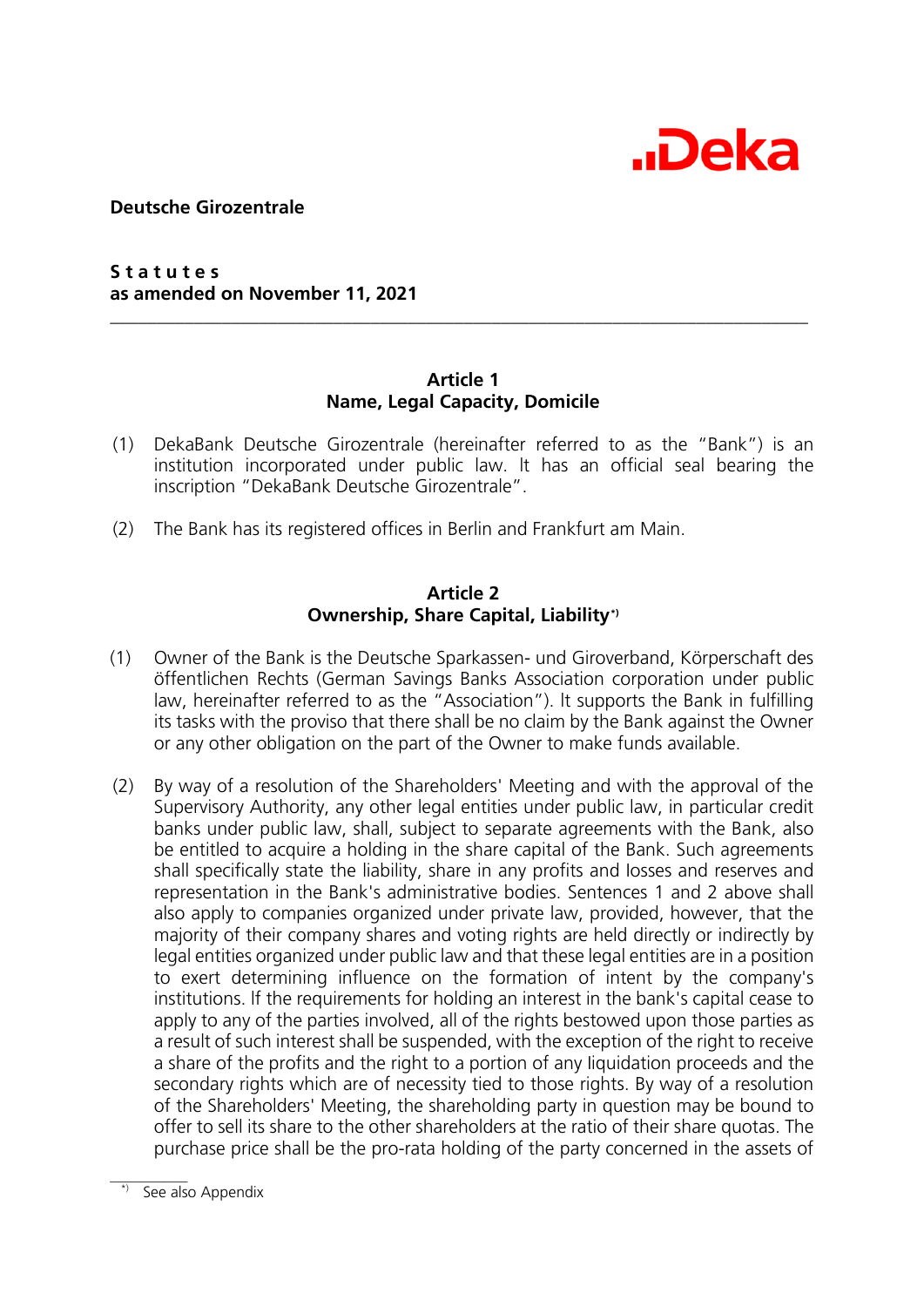suspended.

the Bank. All other details will be decided by the Shareholders' Meeting in the resolution to be made as per Sentence 5 hereof. lf a private-law company complying with the requirements specified in Sentence 3 but having as shareholders one or more private-law companies not complying with these requirements (in the following referred to as "indirect private shareholders") holds an interest in the Bank, Sentence 4 shall apply accordingly, with Sentences 5 to 7, however, not applying, to the share held by the private-law company in the DekaBank corresponding to the participation of the indirect private shareholder(s) in the private-law company. Holdings in the share capital of the Bank within the meaning of Sentence 1 can also be held by companies on which the Bank can directly or indirectly exert a controlling influence. As long as this is the case, however, all rights under the holdings and participations concerned, in particular voting rights, profit participation rights and rights to shares in the Iiquidation proceeds shall be

- (3) By consent of the Shareholders' Meeting, the Bank may raise further own funds in accordance with Regulation (EU) No. 575/2013 (Capital Requirements Regulation - CRR) in the currently valid version.
- (4) The Bank is liable for its debts to the full extent of its assets. The liability of the agency and the shareholders as defined in Clause 2 above shall be limited to the capital as defined in these Statutes and the separate agreements made.
- (5) The Bank's agencies as per July 18, 2005, shall be liable for all the Bank's liabilities on that date. Regarding any liabilities agreed prior to July 18, 2001, this shall apply without any time limit; regarding any liability commitments made thereafter and prior to July 18, 2005, this shall apply only if their term does not extend beyond December 31, 2015. The agencies shall immediately discharge to any creditors their liability commitments from liabilities as guaranteeing agencies incurred prior to July 18, 2005 as soon as they have been duly informed in writing upon maturity that the creditors of these liability commitments cannot be satisfied from the Bank's assets. Any of the Bank's liabilities based on its own liability as a guaranteeing agency or on comparable promise of liability shall be deemed agreed and due in the sense of Sentences 1 to 3 at the same time as any liability secured by such liability commitment. ln accordance with Sentences 1 and 2, the agencies shall be jointly and severally liable in their relation inter se as defined in separate agreements to be concluded. For liabilities agreed prior to December 1, 2002, the liability of LandesBank Berlin - Girozentrale pursuant to the above-mentioned agreements, continues to apply. [\\*](#page-1-0)[\\*\)](#page-1-1)

## **Article 3 Branch Offices**

The Bank may establish branch offices. The establishment of offices within statutory operational sectors of full members of the Association shall require the approval of the full member of the Association in whose operational sector the branch office is to be established.

<span id="page-1-1"></span><span id="page-1-0"></span> $\frac{1}{2}$  $\overline{f^{*}}$  LandesBank Berlin -Girozentrale- ceased to be quarantor and shareholding party of the Bank on November 30, 2002 and shall not be liable for liabilities subsequently agreed by the Bank.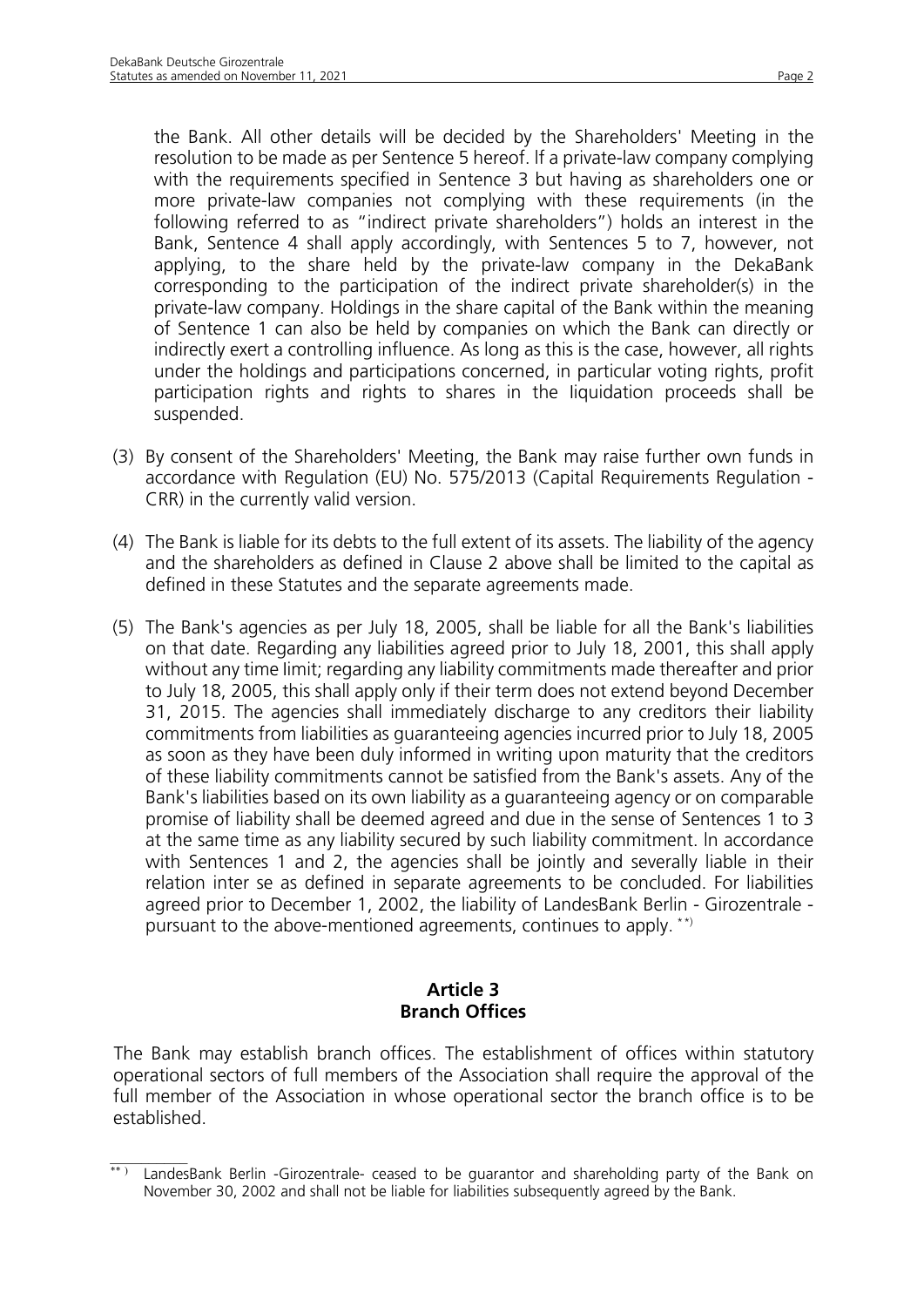## **Article 4 Tasks**

- (1) The Bank serves the purposes of the German Savings Banks Organisation and its affiliated credit institutions and institutions. In particular, in its capacity as the central bank of the German Savings Banks Organisation, it conducts the retail investment business of German Savings Banks Organisation via subsidiaries.
- (2) The Bank must perform its tasks with due regard for general economic considerations and the common good in accordance with commercial principles. The generation of profit is not the main purpose of business operations.

## **Article 5 Business Activities**

- (1) Within the scope of its tasks pursuant to Article 4, the Bank shall conduct banking business of all kinds and other transactions that serve its purposes. It is entitled to acquire shareholdings.
- (2) The Administrative Board establishes guidelines for supervising the conduct of the Board of Management to the extent that it deems this necessary.

## **Article 6 Executive Organs of the Bank**

The Bank´s executive organs are:

- 1. the Shareholders´ Meeting;
- 2. the Administrative Board;
- 3. the Board of Management.

### **Article 7 Shareholders´ Meeting**

- (1) The Shareholders´ Meeting consists of the following members:
	- a) the president of the Association as the Chairman;
	- b) one representative for each full member of the Association;
	- c) six representatives to be appointed by the Federal Association of Central Municipal Organisations;
	- d) a number, to be agreed in the participation agreements, of representatives of the legal entities or companies which have participated in the share capital of the Bank pursuant to Article 2 Clause 2 Sentence 1; the participation agreements may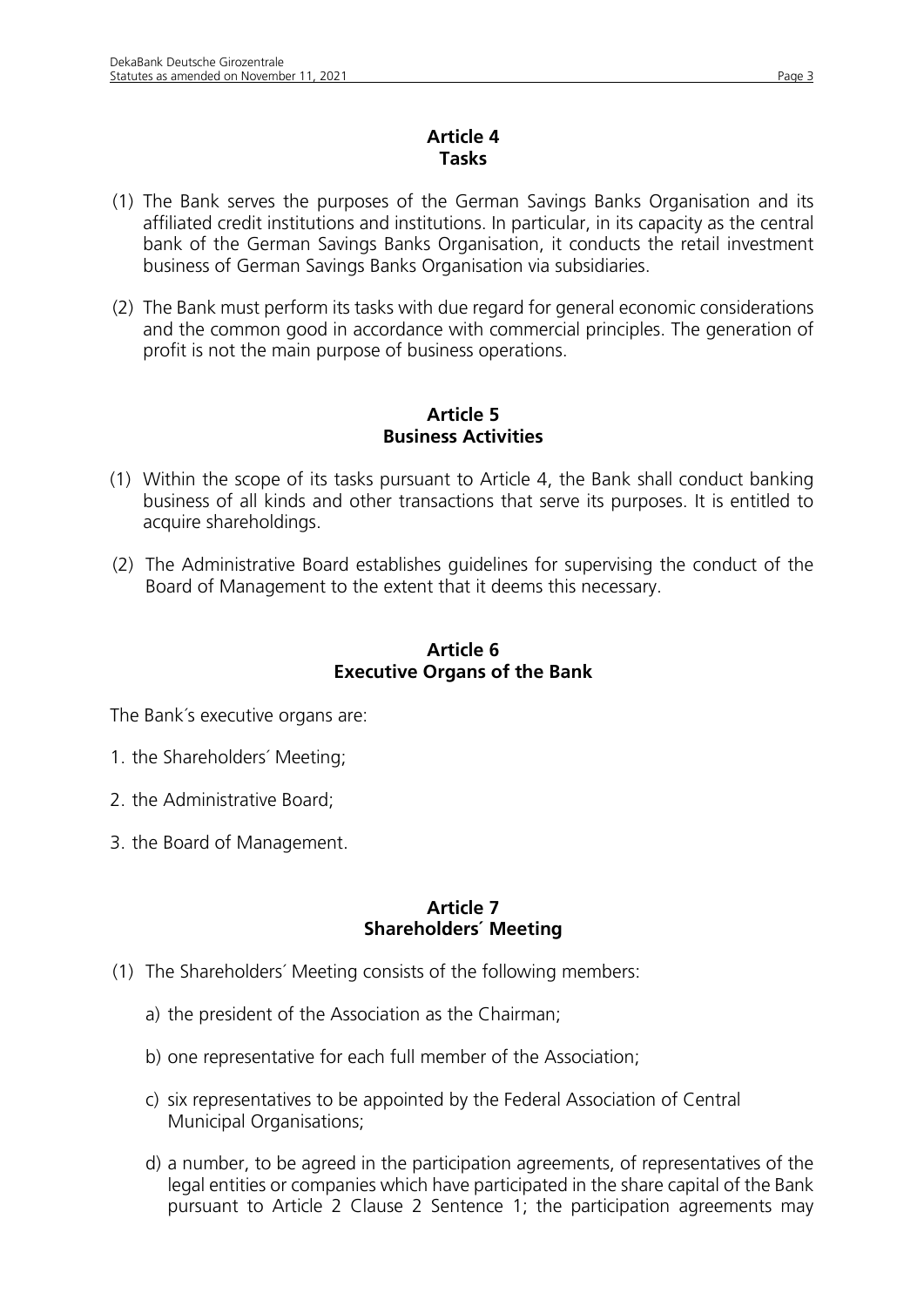provide that the shareholding parties shall be represented in the Shareholders´ Meeting by their members or shareholders. The Association as well as corporations potentially under the direct or indirect control of the Bank are not members of the Shareholders´ Meeting according to this provision; the provision pursuant to lit. b) shall remain unaffected.

- (2) The members as per lit. a) and c) are advisory members.
- (3) The Shareholders´ Meeting elects from its members a first and a second deputy chairman for a period of at most five years.
- (4) The voting rights shall be calculated on the basis of the share in the share capital. One vote shall be cast for each share of Euro 1.00. The contracts of participation may provide that the voting rights of the association and of other participants shall be exercised by their members or shareholders in proportion to their capital or shareholding in the association or participant.
- (5) Members of the Administrative Board who are not part of the Shareholders´ Meeting and the members of the Board of Management are entitled to participate in the Shareholders´ Meeting in an advisory capacity.

## **Article 8 Scope of Authority of the Shareholders´ Meeting**

The Shareholders´ Meeting shall decide on the following matters, in particular:

- a) appropriation of net income or covering of losses;
- b) discharge of the Board of Management and the Administrative Board;
- c) appointment of the auditor;
- d) election of members of the Administrative Board in accordance with Article 10 Clause 1 lit. c) and lit. f);
- e) dismissal of members of the Administrative Board;
- f) conclusion of agreements with third parties in accordance with Article 2 Clauses 2 and 3;
- g) amendments to the Statutes (Article 19 Clause 1);
- h) dissolution of the Bank (Article 19 Clause 1);
- i) the change in share capital or other own funds in accordance with Regulation (EU) No 575/2013 (Capital Requirements Regulation - CRR), as amended;
- j) obligation to offer for sale the shareholding of any shareholding party in the event that the requirements for its shareholding in the Bank cease to apply (Article 2, Clause 2, Sentence 5);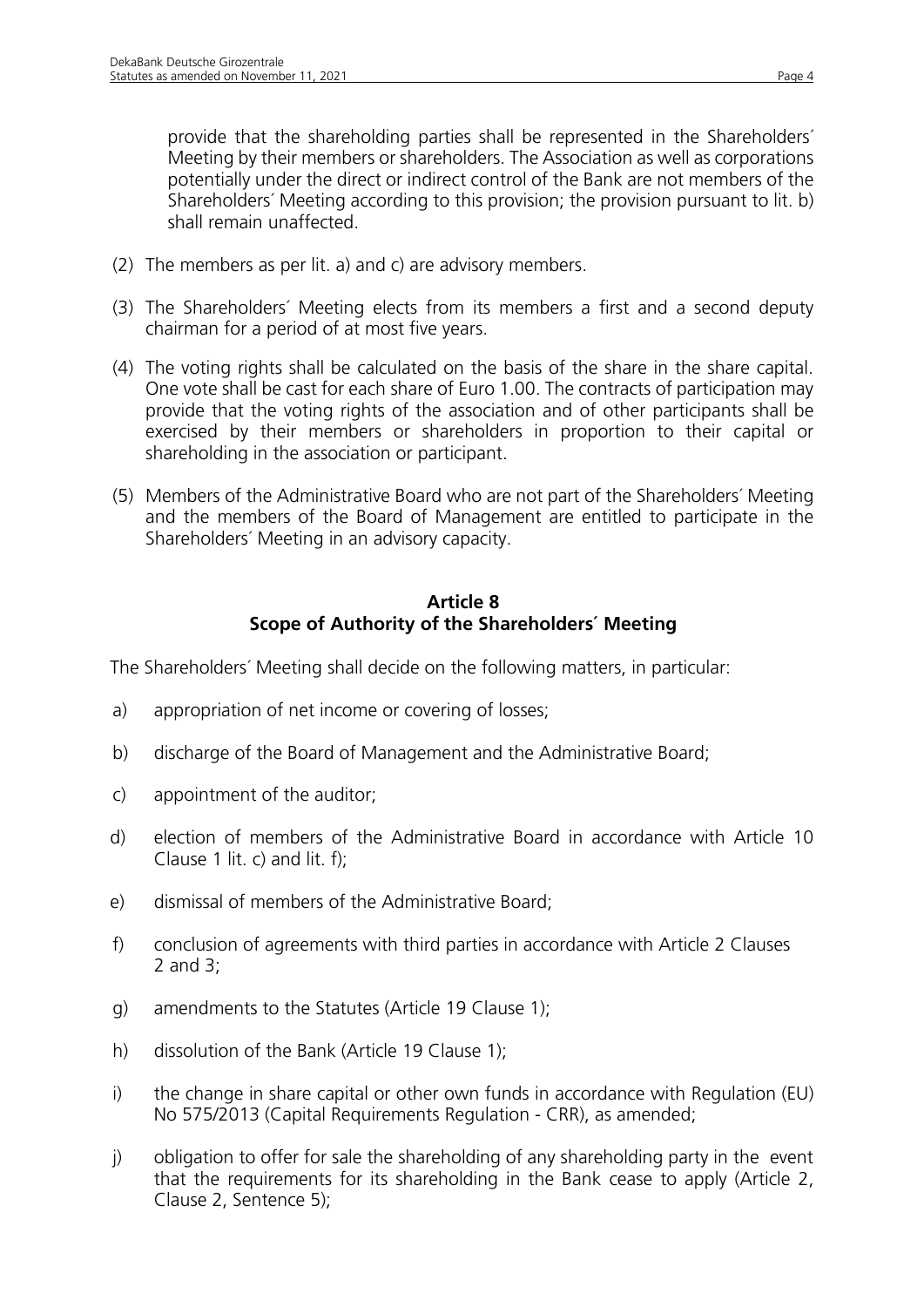k) existential decisions such as the sale of the business operations of the Bank or transfer of the bank into a German state bank (*Landesbank*) consolidation (e.g. in the sense of a merger of the bank with one or more other German state banks).

#### **Article 9 Procedure of the Shareholders´ Meeting**

- (1) The Shareholders´ Meeting is convened at least once per financial year by the Chairman or his deputy. A Shareholders´ Meeting may also be held at a location other than the Bank's head office.
- (2) A Shareholders´ Meeting shall be called at the request of the Administrative Board, the Board of Management, the Supervisory Authority or shareholders jointly holding at least one third of the capital.
- (3) The invitation and the agenda shall be in writing and sent so as to be received at least two weeks prior to the meeting. The agenda is drawn up by the Chairman. Any item proposed by one of the parties covered by Clause 2 must be included in the agenda if this is requested of the Chairman in writing no later than one week after the receipt of the invitation.
- (4) The Shareholders´ Meeting constitutes a quorum if the Chairman or one of his deputies and representatives who hold at least half of the share capital are present. In the absence of a quorum, a new meeting to deal with the same agenda may be convened within two weeks, at which the Shareholders´ Meeting shall then constitute a quorum irrespective of the amount of share capital represented; in the invitation to such second meeting, attention must expressly be drawn to this change of quorum. lf less than three quarters of the voting capital are represented at the Shareholders´ Meeting during which resolutions pursuant to Article 8 lit. f) to j) are to be passed, no resolution can be passed on these items on the agenda. An extraordinary Shareholders´ Meeting may then be convened within two weeks at which only resolutions may be passed on the items on the agenda pursuant to Article 8 lit. f) to j) which were not previously dealt with. Sentence 2 shall not apply to the Shareholders<sup>'</sup> Meeting.
- (5) Any resolutions require a simple majority of the votes cast. The passing of a resolution pursuant to Article 8 lit. e) to j) requires a majority of three quarters of all votes. For the passing of a resolution pursuant to Article 8 lit. e) to j) during an Extraordinary Shareholders´ Meeting pursuant to Clause 4 Sentence 4, a majority of three quarters of all votes shall suffice. The passing of a resolution pursuant to Article 8 lit. k) requires a simple majority of all votes present. ln the case of Sentence 4, resolutions can also be passed on agreements within the meaning of Article 8 lit. f) with a simple majority of all votes present. Amendments of the statutes that relate to Article 8 lit. k) and Article 9 Clause 5 Sentences 4 and 5 require all votes present.
- (6) Resolutions may be passed in writing, by telephone, by e-mail or facsimile, provided, however, that none of the voting members of the Shareholders´ Meeting object.
- (7) Minutes shall be taken of resolutions and shall be signed by the Chairman.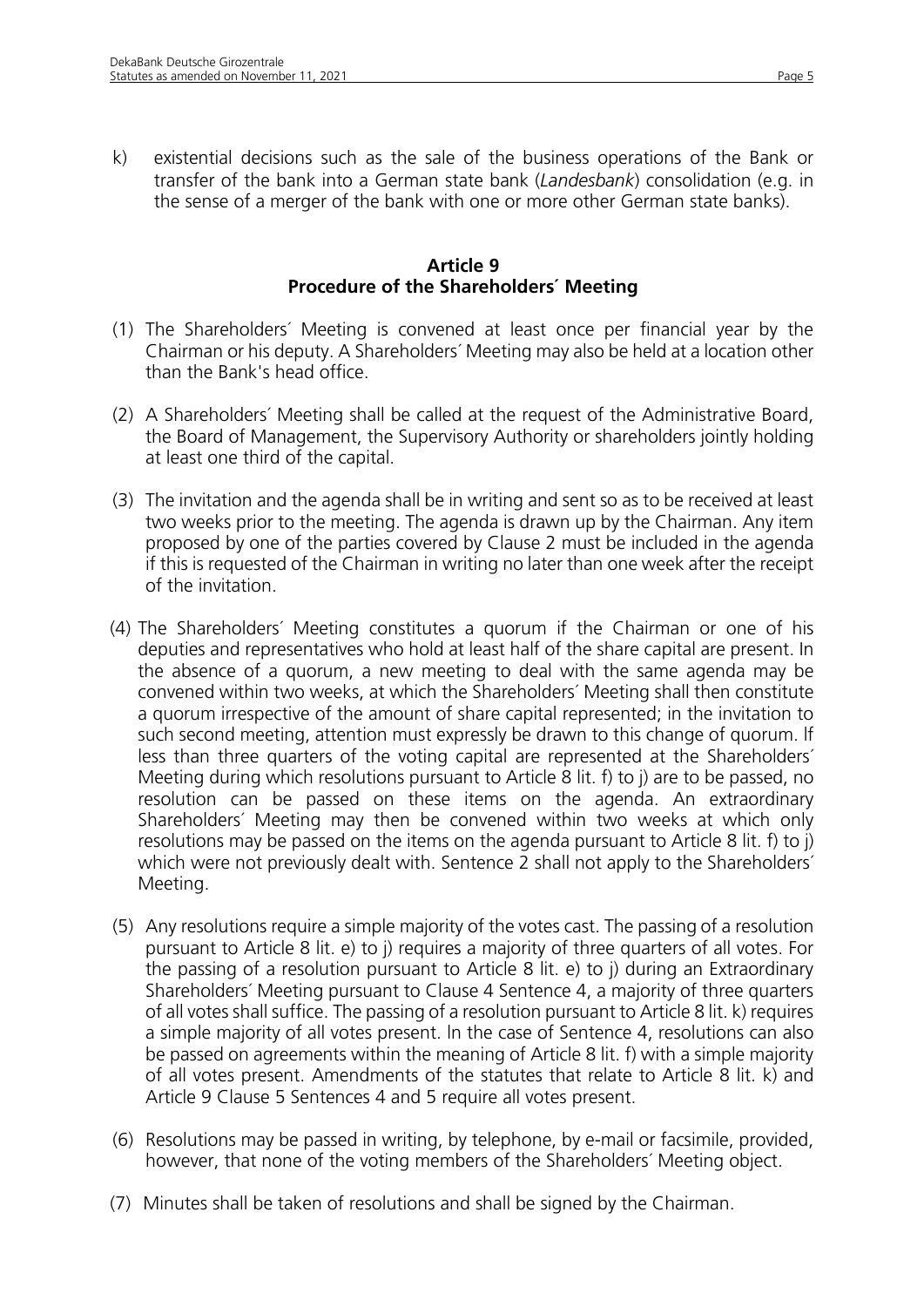# **Article 10 Administrative Board**

- (1) The Administrative Board is composed of the following members:
	- a) The President of the Association as Chairman;
	- b) The federal foreman ("Bundesobmann") of the savings banks;
	- c) 19 representatives elected by the Shareholders´ Meeting on the suggestion by the capital owners with voting powers pursuant to Article 7 Clause 1 lit. b) and d);
	- d) 3 representatives appointed by the Federal Organisation of Central Municipal Organisations, attending in an advisory capacity;
	- e) 2 employees of the Bank appointed by the staff committee.
	- f) 2 further persons appointed by the Shareholder´s Meeting.
- (2) The Administrative Board shall elect a first and a second deputy chairman from its members. The Chairman supervises the implementation of the resolutions passed by the Administrative Board and its committees.
- (3) The term of office of the members as per lit. b) to f) above shall be five years. These members may be re-elected or re-appointed. Upon expiry of their term of office, retiring members continue to be in office until a successor has been appointed or elected. lf a member retires before his term of office has expired, his successor can only be appointed or elected for the remainder of his predecessor's term of office.
- (4) The members of the Administrative Board may not hold any office which would Iead to a conflict of interests with their duties on the Administrative Board. Any conflicts of interest shall be disclosed to the Administrative Board. ln case of doubt, the decision rests with the Shareholders´ Meeting.
- (5) The members of the Administrative Board are bound to secrecy. They may not make unauthorised use of any business or industrial secrets of which they become aware while performing their duties. This obligation to maintain secrecy shall continue to apply after the members' retirement from the Administrative Board. In case of doubt, the decision rests with the Shareholders´ Meeting.
- (6) Membership expires prematurely:
	- a) when a member ceases to hold the office that played a decisive role in his election or appointment;
	- b) upon resignation, which must be put to the Chairman in writing;
	- c) upon the loss of the right to appoint the member in accordance with Article 2 Clause 2, Article 10 Clause 1lit. d);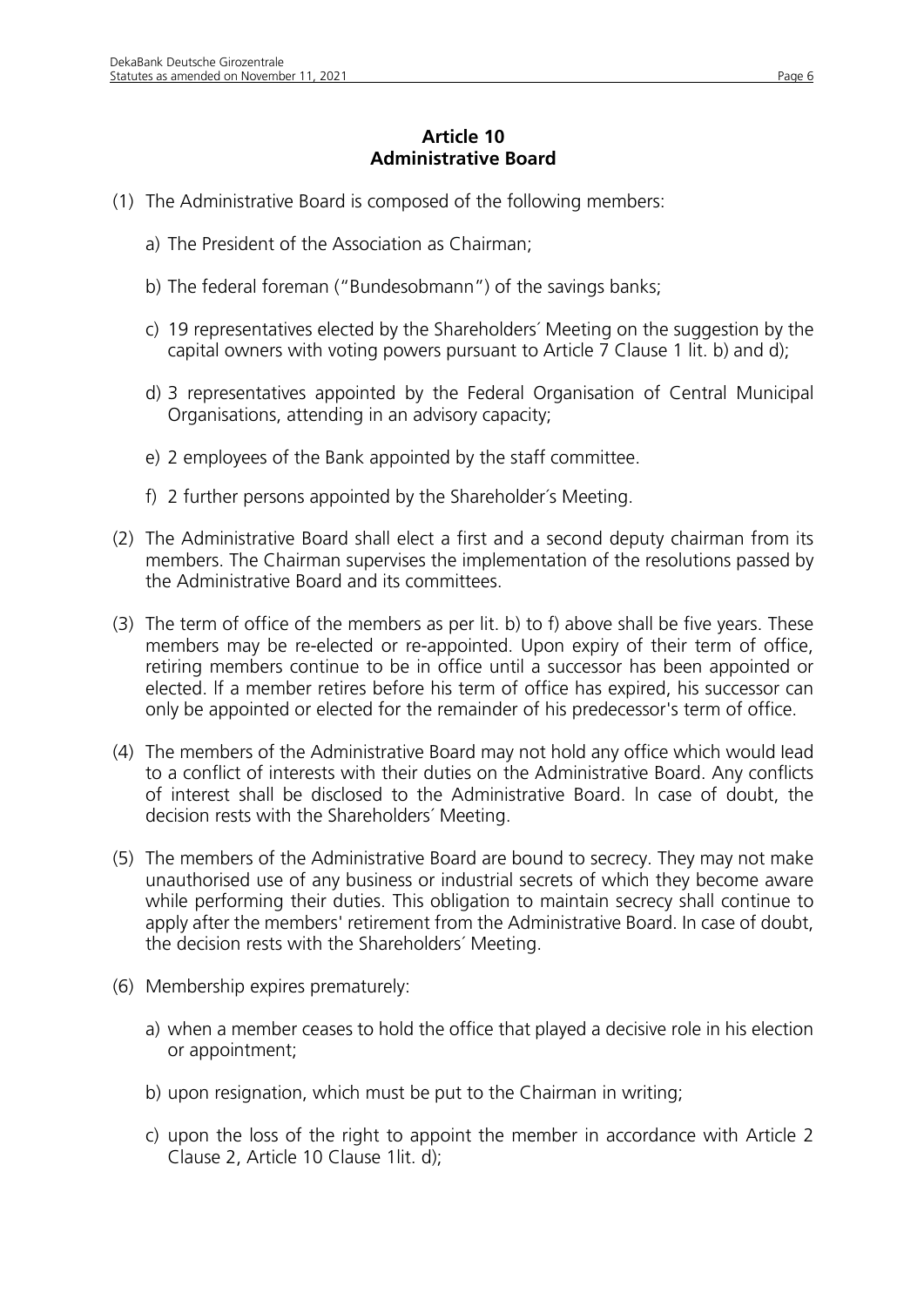- d) in the cases stated in Clause 1lit. d) and e), and through a written declaration of revocation to the Chairman of the Administrative Board from the person authorised to delegate the member;
- e) in cases where the Shareholders´ Meeting terminates membership for reasons stated in Clauses 4 or 5;
- f) by dismissal by the Shareholder´s Meeting.
- (7) The members receive remuneration for their work. The amount of the remuneration is determined by the Shareholder´s Meeting.

## **Article 11 Responsibilities of the Administrative Board**

- (1) The Administrative Board has supervisory responsibility. It assesses and monitors the Board of Management and the business transactions performed by the Bank. It also monitors Board of Management compliance with applicable banking regulations.
- (2) The Administrative Board discusses strategies, risks and remuneration systems for the Board of Management and employees.
- (3) The Administrative Board issues rules of internal procedures for the Board of Management and decides on the allocation of the competencies submitted by the Chairman of the Board of Management.
- (4) In addition, the Administrative Board assumes the centralised supervision of the Deka Group. The Administrative Board is to be informed on all decisions that may be of fundamental importance for the Deka Group.
- (5) In addition, the Administrative Board shall decide on the following matters:
	- a) appointment and dismissal of members of the Board of Management. The Administrative Board shall appoint a Chairman of the Board of Management and may appoint a Deputy Chairman of the Board of Management.
	- b) terms of agreement for members of the Board of Management and on any other matters pertaining to them;
	- c) guidelines in accordance with Article 5 Clause 2;
	- d) approval of the purchase or sale of real estate and rights equivalent to real estate by the Bank or by any entity associated with it pursuant to Art. 15 AktG (Companies Act) in cases where the share of the purchase price attributable to the Bank or the affiliated entity individually exceeds 50 million EUR. This requirement for approval shall be dispensed with in cases where the sale is effected through foreclosure sale proceedings, or with a view to avoiding such proceedings;
	- e) approval of the annual financial statements (Article 17 Clause 2);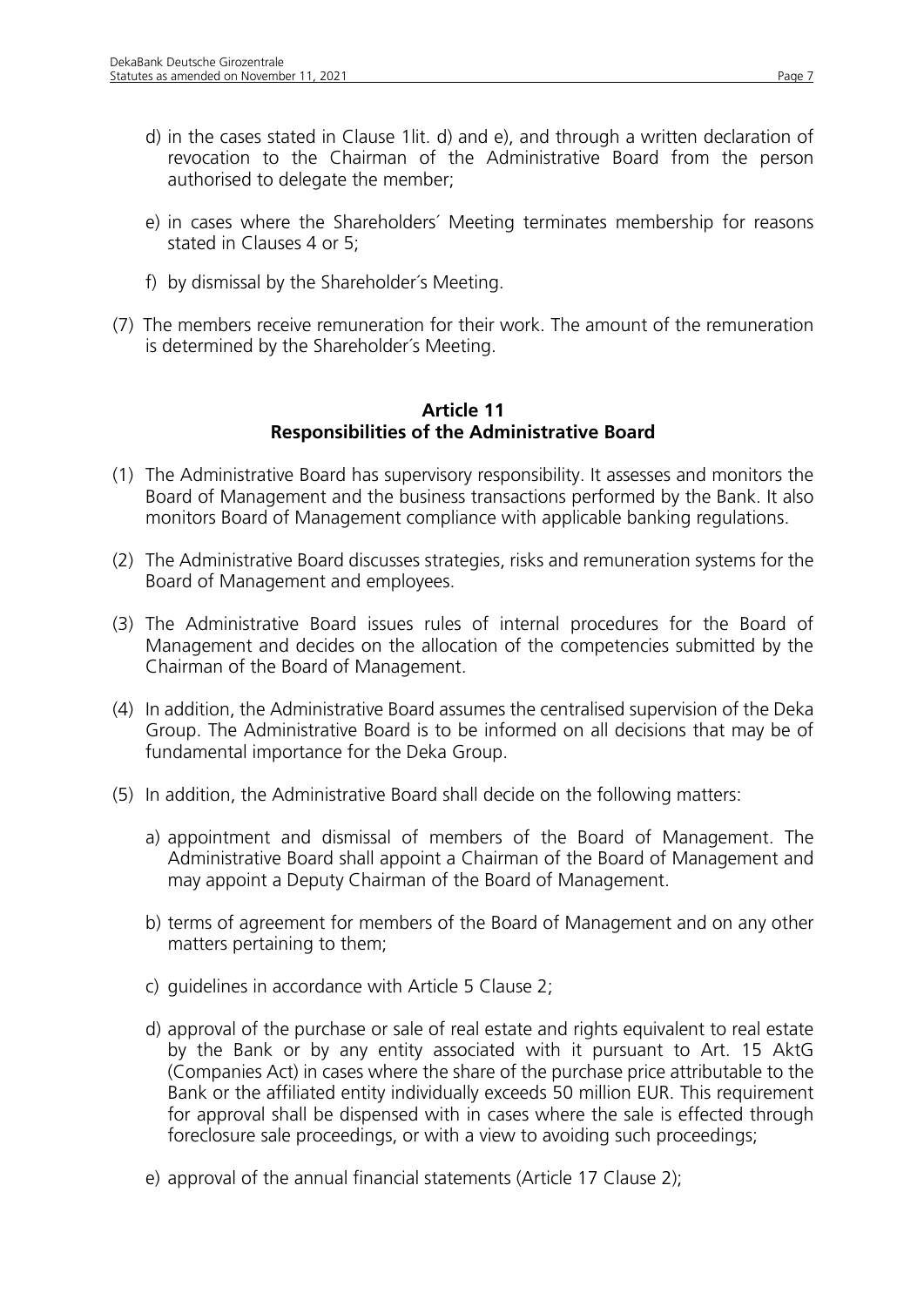- f) "Principles of Business Policy" and any alterations to these, and any strategic decisions made by the Bank, especially as far as general matters relating to savings banks policy are concerned;
- g) approval of the acquisition, change and sale of participations in other companies by the Bank or by a company affiliated with the Bank within the meaning of Article 15 of the German Stock Corporation Act (AktG), if the share attributable to the Bank or its affiliated company exceeds EUR 20 million in an individual case and the Shareholders´ Meeting is not responsible. The requirement of consent shall not apply to the acquisition, modification or disposal of participations in special purpose vehicles, provided that such special purpose vehicles do not hold participations in the Bank within the meaning of Article 2 Clause 2;
- h) approval of the establishment and closure of branches;
- i) approval of the medium-term plan to be submitted annually by the Board of Management;
- j) approval of the payment of a discount on the anticipated balance sheet profit.
- (6) The Administrative Board´s consent is also required for voting on any alteration of the provisions of the memorandum of association of major subsidiaries.
- (7) The Administrative Board shall establish its own rules of procedures. The issue of such rules of procedures and any alteration thereof shall require a majority of at least three quarters of the votes cast.

## **Article 12 Procedures of the Administrative Board**

- (1) Meetings of the Administrative Board shall be held at least four times a year at the invitation of the Chairman. The Administrative Board must convene if an application is made by at least three of its members, or by the Board of Management, stating the items to be discussed, or if the Supervisory Authority so requires.
- (2) Resolutions of the Board of Directors shall be adopted by a simple majority of the votes cast, unless the Statutes provide otherwise. In the event of a tie, the Chairman or, if he is prevented from voting, the first Deputy Chairman or, if he is prevented from voting, the second Deputy Chairman shall have the casting vote. Resolutions pursuant to Section 11 (5) a) sentence 1, f) to h) of the Statutes require a majority of at least three quarters of the votes cast.
- (3) The details of the procedures of the Administrative Board shall be laid down in its rules of procedures.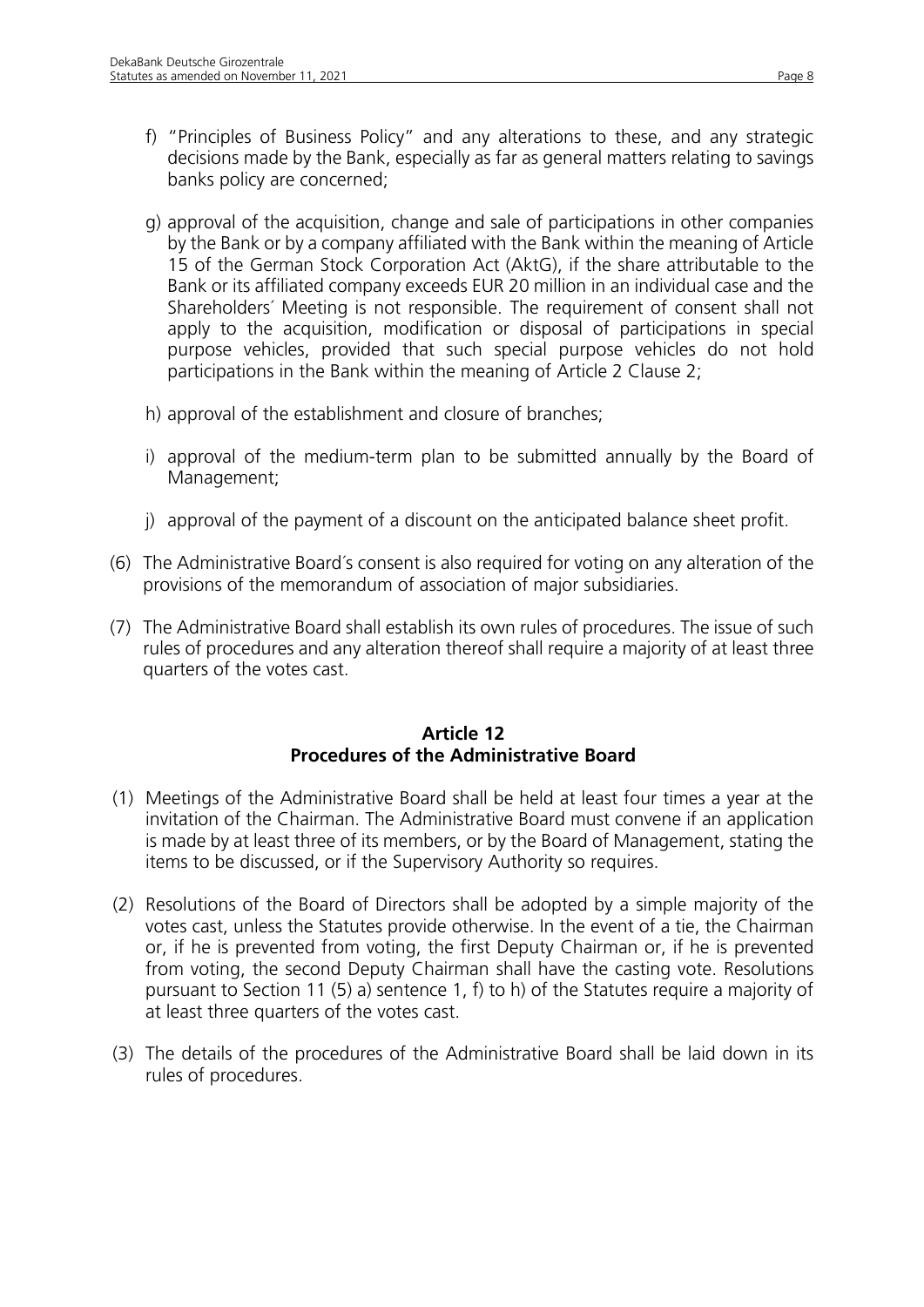## **Article 13 Committees**

The Administrative Board appoints committees to advise and assist it in its duties. The Administrative Board shall appoint a General and Nominating Committee, an Audit Committee, a Remuneration Supervision Committee and a Risk an Credit Committee from among its members; it may also appoint further committees. The members and responsibilities of committees shall be defined by the Administrative Board. The responsibilities under Article 11 Clause 5 lit. a), c), e), f), h) and j) may not be transferred to a committee.

### **Article 14 Board of Management**

- (1) The Board of Management consists of at least two members. They are appointed by the Administrative Board for a maximum period of five years. Re-appointment is permissible. Deputy members of the Board of Management may also be appointed.
- (2) The Board of Management conducts the Bank's business. It represents the Bank in and out of court. The participation of two members of the Board of Management is required for representation. Within the framework of the provisions of the German Commercial Code, the Board of Management may appoint authorised officers (Prokuristen) and assistant managers (Handlungsbevollmächtigte) to jointly represent the Bank.
- (3) Documents signed in accordance with these formal requirements are legally binding for the Bank, irrespective of their compliance with other statutory provisions.
- (4) For certain business transactions, in particular in retail banking, the Board of Management may, within the scope of customary banking transactions, arrange for different procedures regarding the signing of documents with legally binding effect.
- (5) For advisory purposes the Board of Management shall be authorised to appoint specialised advisory committees; any adoption of, or any substantial alteration to such specialised advisory committee concept shall require the Administrative Board's approval.

## **Article 15 Public Deeds**

All and any documents issued by the Bank in accordance with formal requirements under Article 14 Clause 2 and bearing the Bank's seal shall be deemed public deeds.

## **Article 16 Financial Year**

The financial year shall be concurrent with the calendar year.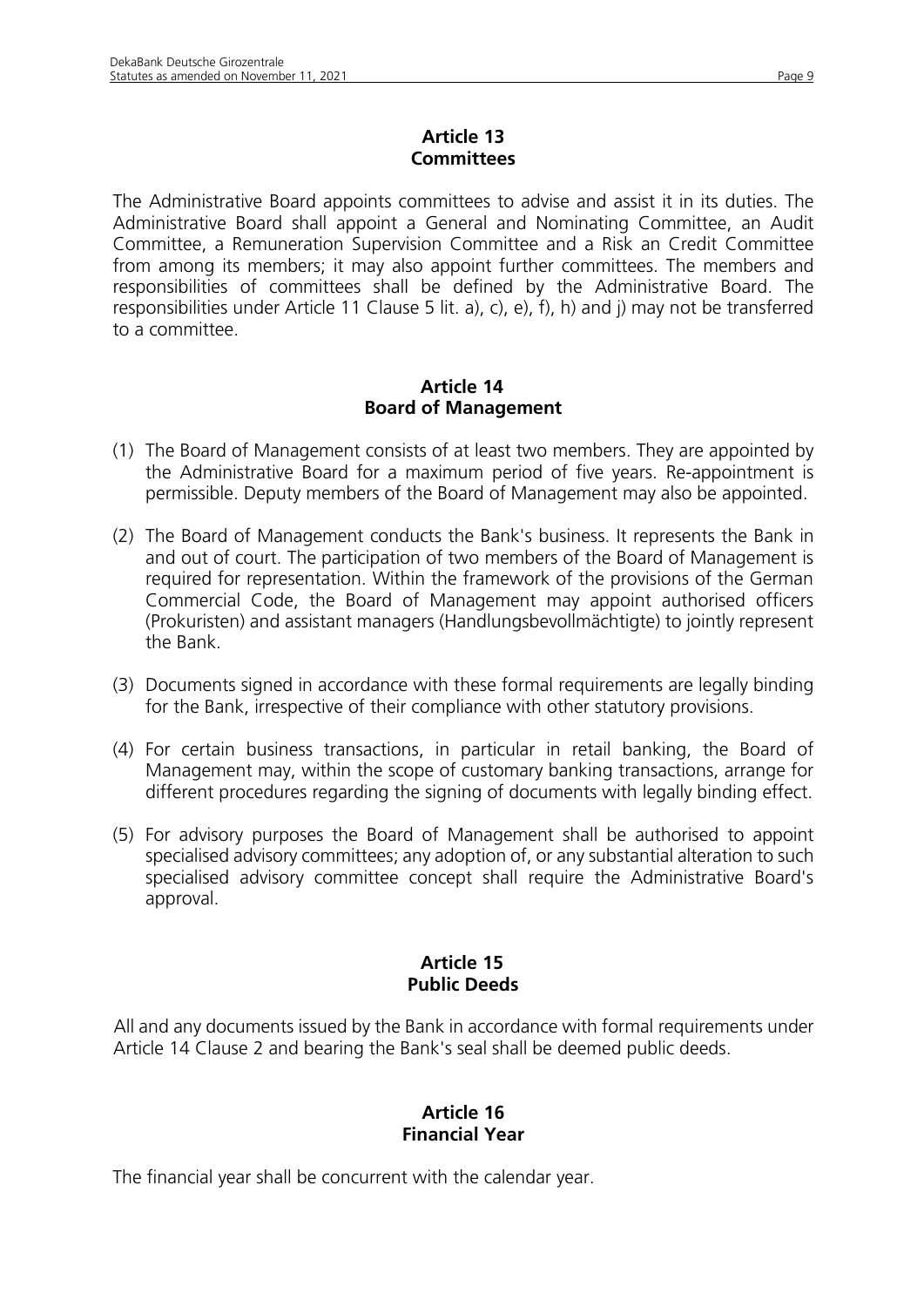## **Article 17 Annual Financial Statements and Annual Report**

- (1) The Board of Management shall prepare an Annual Financial Statement immediately following the end of each financial year and submit this, together with a written Annual Report and the Auditor's Report, to the Administrative Board. The Annual Financial Statement shall be deemed approved upon its approval by the Administrative Board.
- (2) The Administrative Board shall submit to the Shareholders´ Meeting the Annual Financial Statements, the Annual Report and the Auditor´s Report, together with its proposals for the distribution of any profits or cover for any Iosses and its proposals for discharging the Board of Management and for the election of a new auditor.
- (3) The Annual Financial Statements, provided with the auditor's certificate, shall be published.

## **Article 18 Appropriation of Net lncome, Payment on Account**

- (1) The Shareholders´ Meeting decides on the appropriation of net income for the year on the basis of a proposal by the Administrative Board.
- (2) After the end of the financial year, the Board of Management shall be entitled make a payment on account on the anticipated net profit to the shareholders. The Board of Management may only make a payment on account if a provisional financial statement for the previous financial year shows a net profit for the year. A maximum of half of the net profit for the year may be paid as installment Payment. In addition, the payment on account may not exceed half of the previous year's net profit. The payment on account requires the approval of the Administrative Board.

### **Article 19 Amendments of Statutes, Dissolution of the Bank**

- (1) Any amendments of the statutes and the dissolution of the Bank require the approval of the Supervisory Authority.
- (2) The assets remaining after the liquidation is completed shall be distributed among the owners of the share capital in proportion to the shares in the share capital held by them.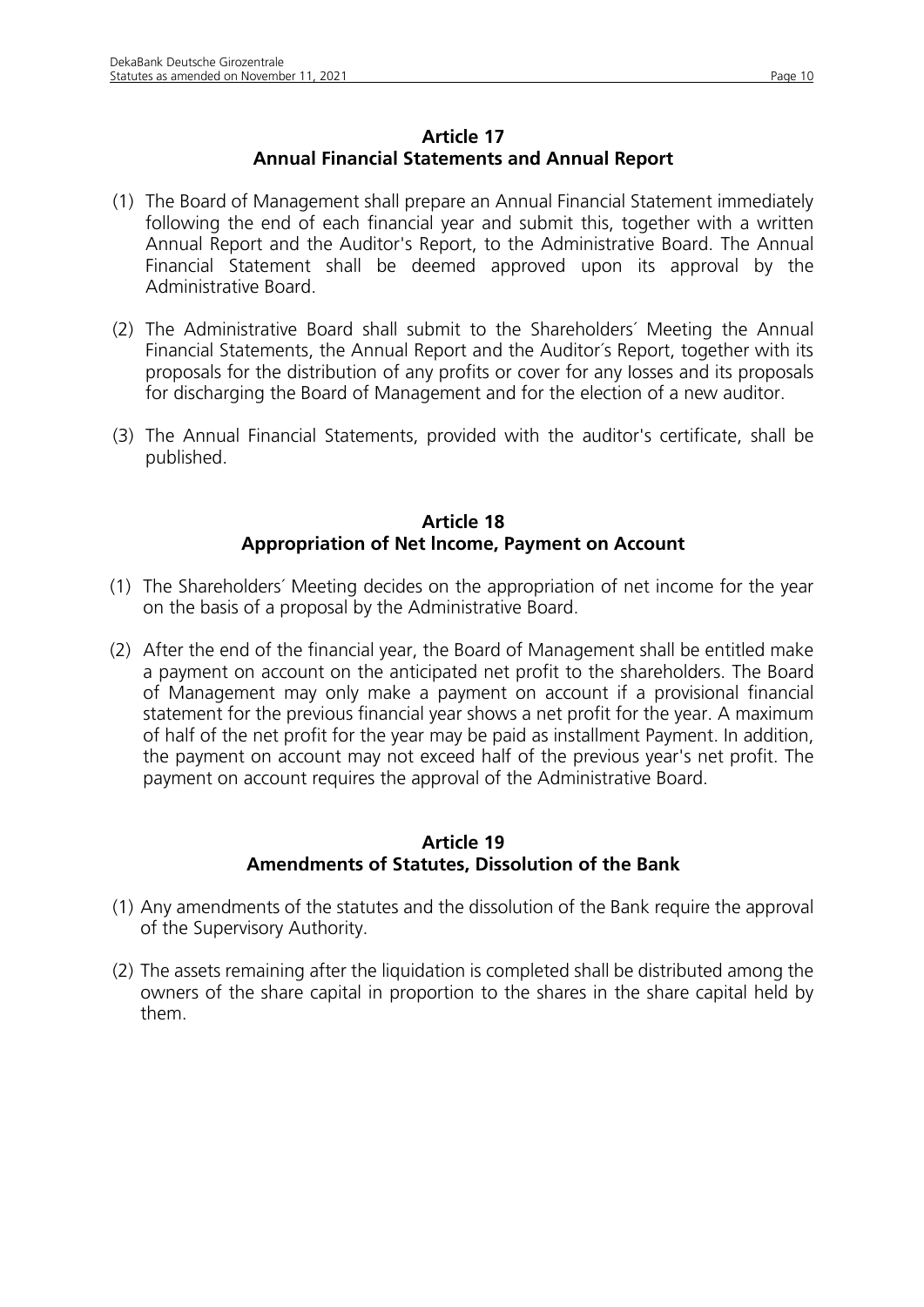Supervision of the Bank is ensured by the Federal Minister of Finance; he is to be invited to all Shareholders´ Meetings and meetings of the Administrative Board and its committees. He may appoint a government commissioner and a deputy government commissioner. The government commissioner shall also be invited to all Shareholders´ Meetings and all meetings of the Administrative Board and its committees.

## **Article 21 Official Announcements**

Official announcements of the Bank are published in the Federal Gazette.